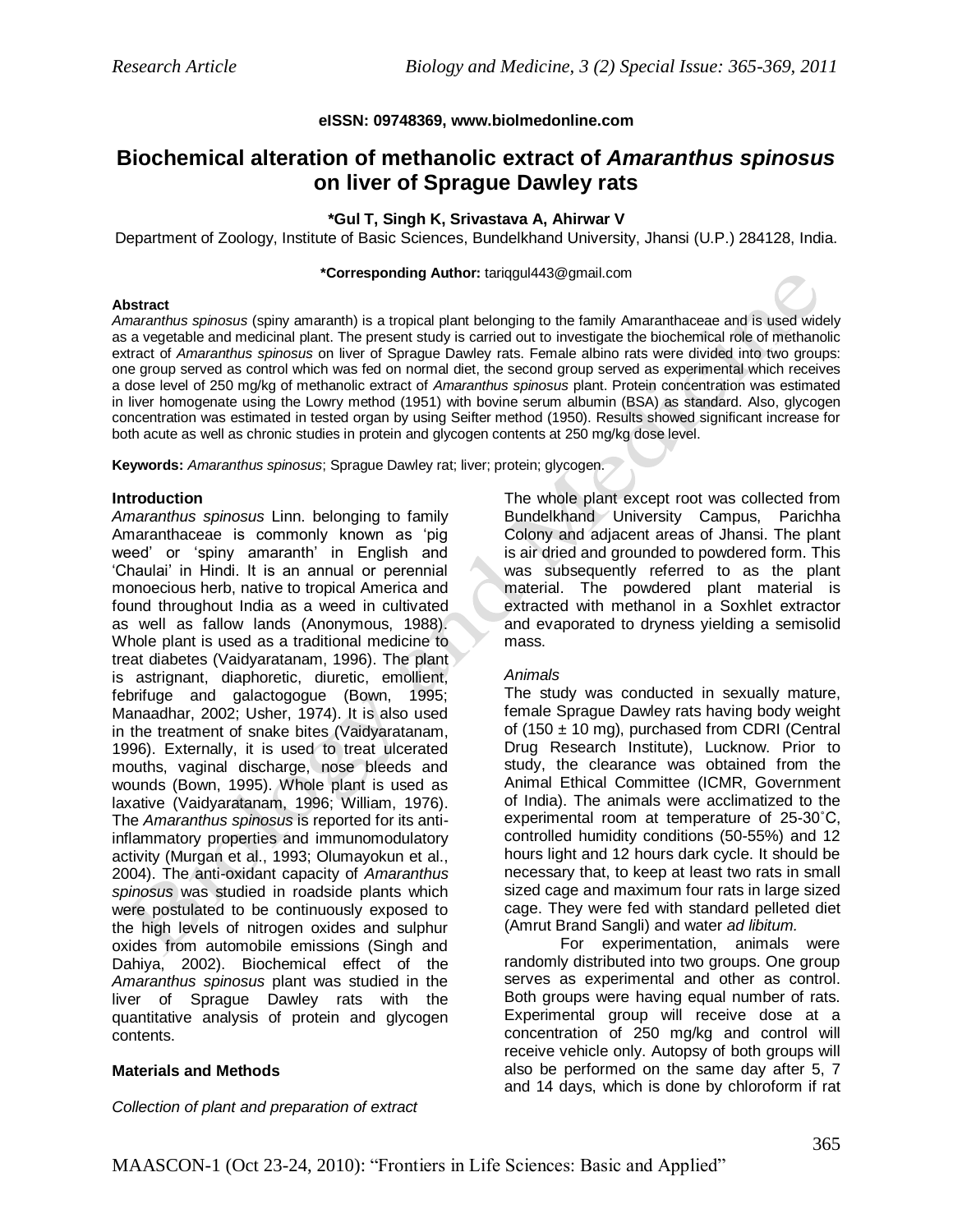is to be sacrificed and by diethyl ether if to keep alive.

## *Biochemical estimation*

Protein content was estimated by the method of Lowry et al. (1951) and glycogen content was estimated by the method of Siefter et al. (1950).

## *Statistical analysis*

The results were expressed as Mean  $\pm$  S.E. significance of differences compared to the control was determined using student's t-test.

## **Results**

#### *Effect on protein content*

In the present study, effect of methanolic extract of *Amaranthus spinosus* at a dose level of 250 mg/kg was studied on different biochemical parameters like protein and glycogen after 5, 7 and 14 days of duration in liver, with respect to control group. During single administration of the dose, the protein content significantly increases at shorter duration but at longer duration it recoupment to the normal level as compared to the control group. During daily administration, the protein content significantly increases both for shorter as well as for longer durations (Table 1, Figure 1).

## **Table 1: Showing effect of single and daily administration of methanolic extract of** *Amaranthus spinosus* **on liver of female albino rats indicating level of protein (mg/100mg).**

| S. No. | <b>Duration</b> | Acute            | <b>Chronic</b>   |
|--------|-----------------|------------------|------------------|
|        | Control         | $29.6 \pm 3.90$  | $20.50+1.50$     |
|        | 5-days          | $40.6 \pm 2.0^*$ | $28.60 \pm 3.50$ |
| 3      | 7-days          | $33.1 \pm 2.5$   | $31.10 + 5.0$    |
|        | 14-days         | $31.1 \pm 5.0$   | 82.80±5.80*      |

Values are given as Mean  $\pm$  SE of 6 animals in each group. Values are statistically significant at p>0.05.



# **Figure 1: Illustrating Table 1.**

## *Effect on glycogen content*

During single administration of the dose, the glycogen content significantly increases at an early duration but at longer duration it recouped to the normal as compared to the control group

in the tested organs. While during daily administration, glycogen content significantly increases both at shorter as well as longer durations (Table 2, Figure 2).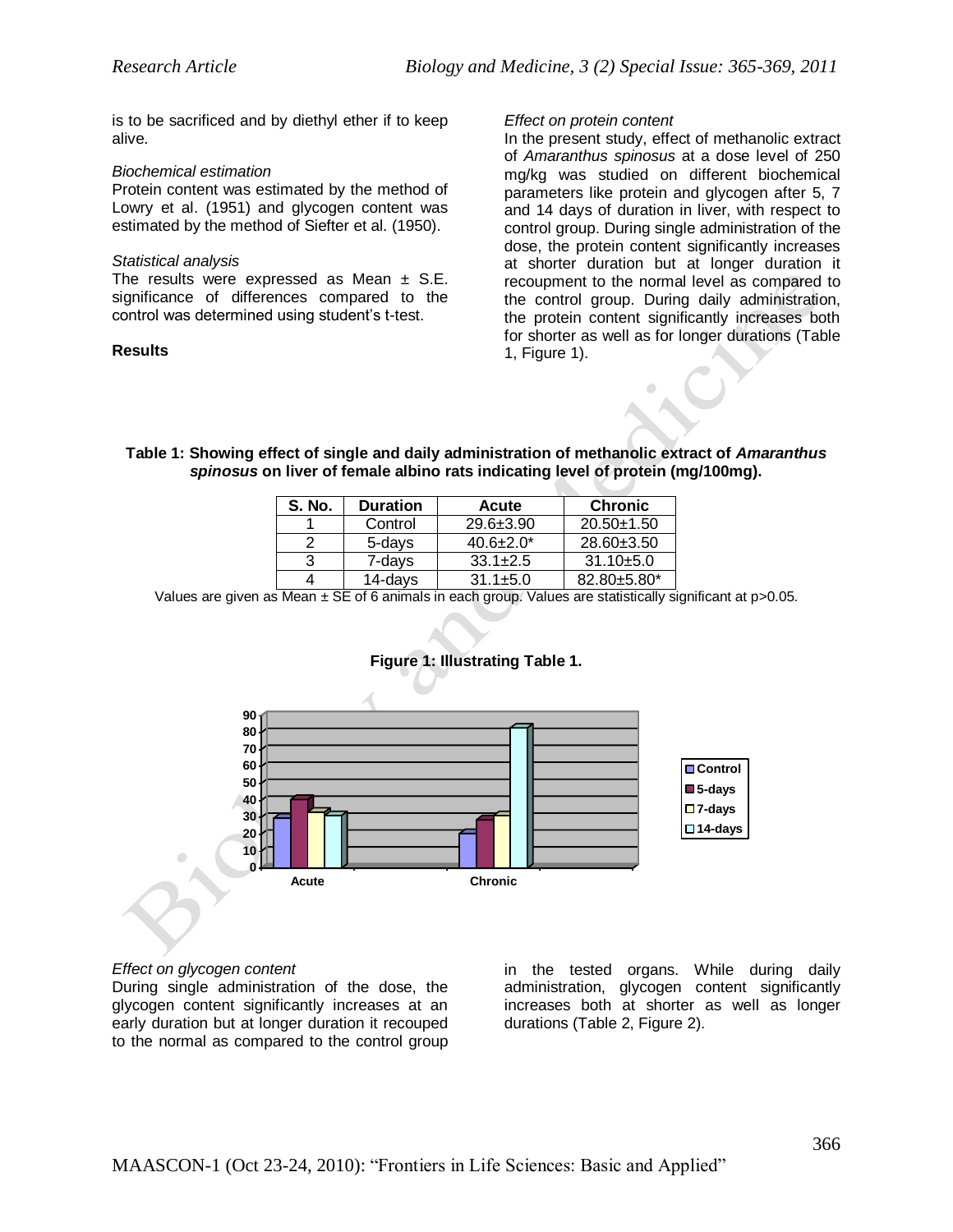## **Table 2: Showing effect of single and daily administration of methanolic extract of** *Amaranthus spinosus* **on liver of female albino rats indicating level of glycogen (mg/100mg).**

| S. No. | <b>Duration</b> | <b>Acute</b>    | <b>Chronic</b>  |
|--------|-----------------|-----------------|-----------------|
|        | Control         | $41.5 \pm 3.4*$ | $36.8 \pm 5.1*$ |
|        | 5-days          | $67.6 \pm 47.0$ | $46.6 \pm 1.6$  |
| 3      | 7-days          | $49.5 + 4.4$    | $67.6 \pm 47.0$ |
|        | 14-days         | $46.6 + 4.3$    | $90.1 \pm 7.7$  |

Values are given as Mean  $\pm$  SE of 6 animals in each group. Values are statistically insignificant at p<0.05.



# **Figure 2: Illustrating Table 2.**

# **Discussion**

As the seeds of the *Amaranthus spinosus* plant contains high protein content which may be responsible for the increase in protein content (Teri, 2009). Proteins are considered as the building blocks of the tissues. The plant acts as a good antioxidant due to the presence of some chemical constituents like flavonoids, phenolic compounds, tannins and amino acids, since glycosylation of proteins is an oxidation reaction, due to the antioxidant activity of the plant it should be able to prevent this reaction that means the plant is having capacity to increase the protein content of the albino rats (Asgary et al., 1999). The *Amaranthus spinosus* plant also shows hepatoprotective activity, due to which it elevates serum enzymatic levels of Serum Glutamate Oxaloacetate Transaminase (AST), Serum Glutamate Pyruvate Transaminase (ALT), Serum Alkaline Phosphatase (SALP) which is involved in the transport of metabolites across the cell membrane, protein synthesis, enzyme synthesis and glycogen metabolism and total bilirubin, which may be responsible for the increase in protein as well as glycogen contents in the tested organ. This study suggested that the possible activity may be due to the presence

of flavonoids, phenolic compounds, betalains, tannins etc. in the ethanolic extract of *Amaranthus spinosus* (Zeashan et al., 2008). Similarly, Orafidiya et al. (2004) studied the acute and sub chronic toxicity of the essential oil of *Ocimum gratissimum* L. leaf, through oral and I.P. route and it was suggested that oral administration leads to less hepatic injury there by not affecting the biochemical parameters to a significant level. A number of reports are also available about the increase in the protein contents due to administration of herbal drugs and extracts (Gupta et al., 1980; Shukla et al., 1987).

 However, Nair et al. (1988) and Dogar et al. (1988) have reported that the ethanolic extract of *Strobilanthes heyneams* (leaves) and morphine hydrochloride caused significant decrease in protein contents in liver and kidney. Even Mehta (1991) reported in *Datura metel* and Kushwah (1992) reported that neem oil also causes significant depletion in protein contents in vital and female reproductive organs of albino rats. This depletion may be probably due to toxic nature of the medicinal plants. The rise in protein content due to the administration of *Amaranthus spinosus* may alter certain key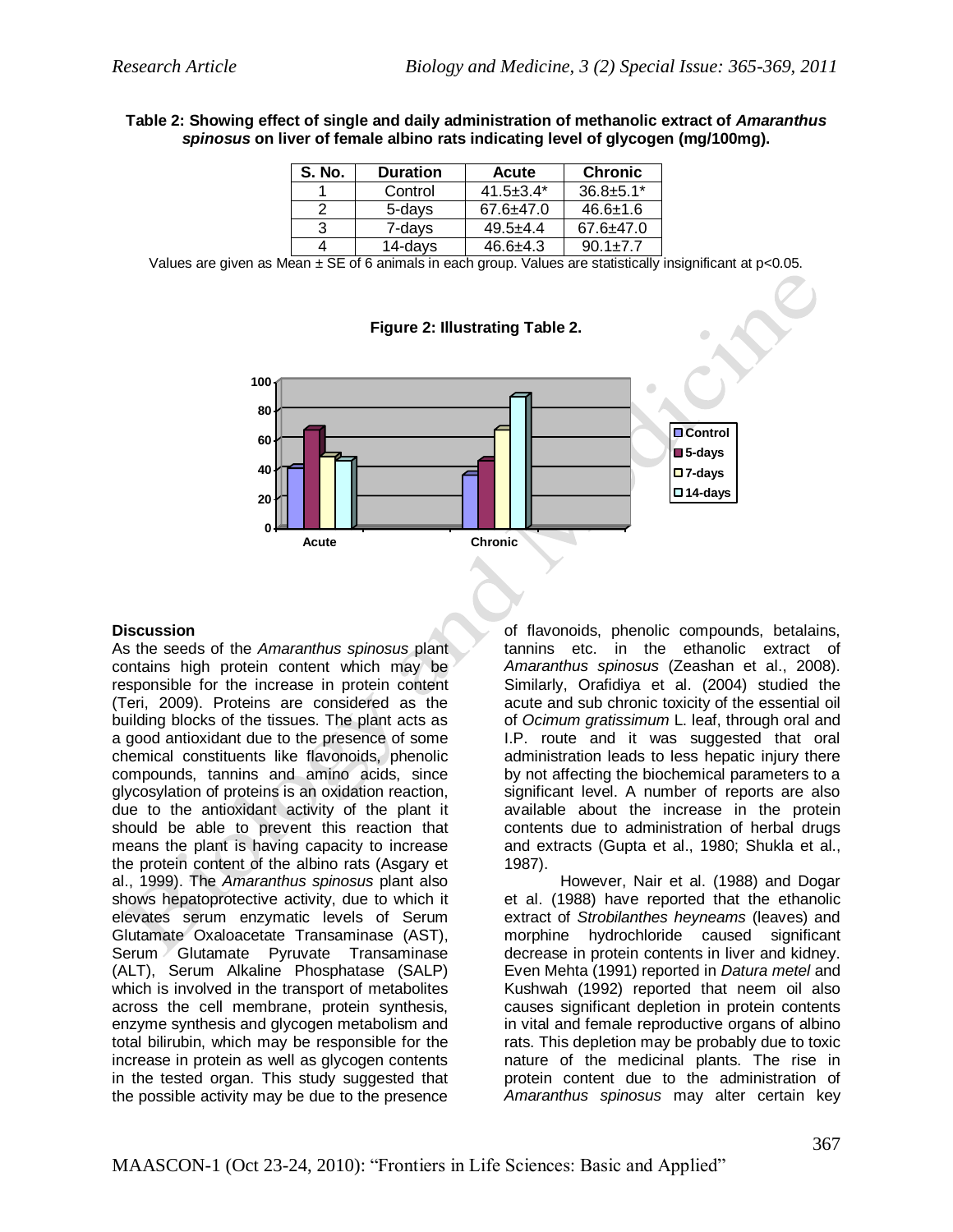enzymes which are needed for protein synthesis.

As the plant is reported to be rich in carbohydrate content this may be probably responsible for the increase in glycogen content (Sawangjaroen and Sawangjaroen, 2005). The plant also acts as a good antioxidant due to the presence of some chemical constituents like flavonoids, phenolic compounds, betalians, tannins, saponins and glycosides. Due to these constituents the plant extract may alter certain enzymes which may increase the glycogen content (Asgary et al., 1999). Similarly, Vijayanarayana et al. (2007) reported that extract of rhizome of *Curculigo orchioides* causes significant increase in uterine glycogen content. Similarly, a number of reports are available about the increase in the glycogen content due to the administration of herbal drugs (Shukla et al., 1987; Gupta et al., 1980), which will support the present study.

 Though, Sujin et al. (2009) reported that *Gymnema sylvestre* causes significant decrease in glucose content in kidney. *Amaranthus spinosus* plant has been reported to contain chemical constituents, which possess antioxidant property so it might have increased the glycogen content in liver due to single and daily administrations.

# **Conclusion**

Overall, the results of the present study indicate that *Amaranthus spinosus* plant demonstrated a significant change in protein and glycogen contents. Thus, at normal therapeutic doses *Amaranthus spinosus* is considered to be safe for the treatment in liver problems.

# **Acknowledgement**

The authors are thankful to the Department of Zoology, Bundelkhand University, Jhansi for providing necessary laboratory facilities to carry out this research work.

# **References**

Anonymous, 1988. The Wealth of India: Publication and Information Directorate. CSIR, New Delhi.

Asgary S, Naderi GH, Sarrafizadegan N, Ghassemi N, Boshtam M, 1999. Antioxidant effect of flavonoids on haemoglobin glycosylatin. Pharmaceutica Acta Helvetiae, 73: 223-226.

Bown D, 1995. Encyclopaedia of herbs and their uses. Dorling Kindersley, London, ISBN - 7513: 20- 31.

D'ymock W, 1976. Pharmacographia Indica, Part lll. pp. 138-139.

Dogar VK, Joseph John, Soni VC, Raghu KG, Vinay SD, Sood RP, 1988. VII Annual Conference of Society of Toxicology. AOS. No. 24, STOX Oct. pp: 24-26.

Grieve M, Grieve M, 1971. A Modern Herbal (Volume 2). Dover Publications, 476 pages.

Gruss T, 2009. 10 reasons to use amaranth in your gluten-free recipes. http://glutenfreecooking.about.com/od/nutritionmealpl anning/a/amaranth.htm

Gupta S, Chandhoke DN, Atal P, 1980. Hormonal profile of *Pneraria tuberose*. Souvenir of XIII Annual Conference of IPS. Regional Research Laboratory (RRL), Jammu, Abs. No. E-14.

Kanchana A, Heleena S, Rathakrishnan S, Ayyappan, 2010. Hepatoprotectivity of rutin isolated from *Amaranthus spinosus* against CCl4 induced hepatic damage in albino rats. Journal of Pharmacy Research, 3(8): 1991-1996.

Kushwah K, 1992. Effects of single and multiple doses of neem oil on the haematological parameters in rats. PhD thesis, Jiwaji University, Gwalior.

Lowry WH, Rosebrough NJ, Farr AL, Randall RJ, 1973. Protein measurement with the Folin reagent. Journal of Biological Chemistry, 258: 5696-5701.

Manaadhar NP, 2002. Plants and People of Nepal. Oregon Timber Press, ISBN: 0-88192-527-6.

Mehta H, 1991. Toxic potentials of *Datura metel* in rats, PhD thesis, Jiwaji University, Gwalior.

Murgan K, Vaithakumari G, Sampathraj R, 1993. Biochemical changes in epidymis following treatment with combined extracts of *Amaranthus spinosus* roots and *Dolichos biflorus* seeds. Ancient Science of Life, pp: 154-159.

Nair RB, Ravishankar B. Vijayan NP, Shashikala CK, Saraswati VN, 1988. Antiinflammatory effect of *Strobilanthes heyneaus* leaves - a biochemical study. Journal of Research in Ayurveda and Siddha, 9: 60.

Olumayokun A, Olajid BR, Ogunleya TO, Erinle, 2004. Anti-inflammatory properties of *Amaranthus spinosus*. Journal of Pharmaceutical Biology, 42(7): 521-525.